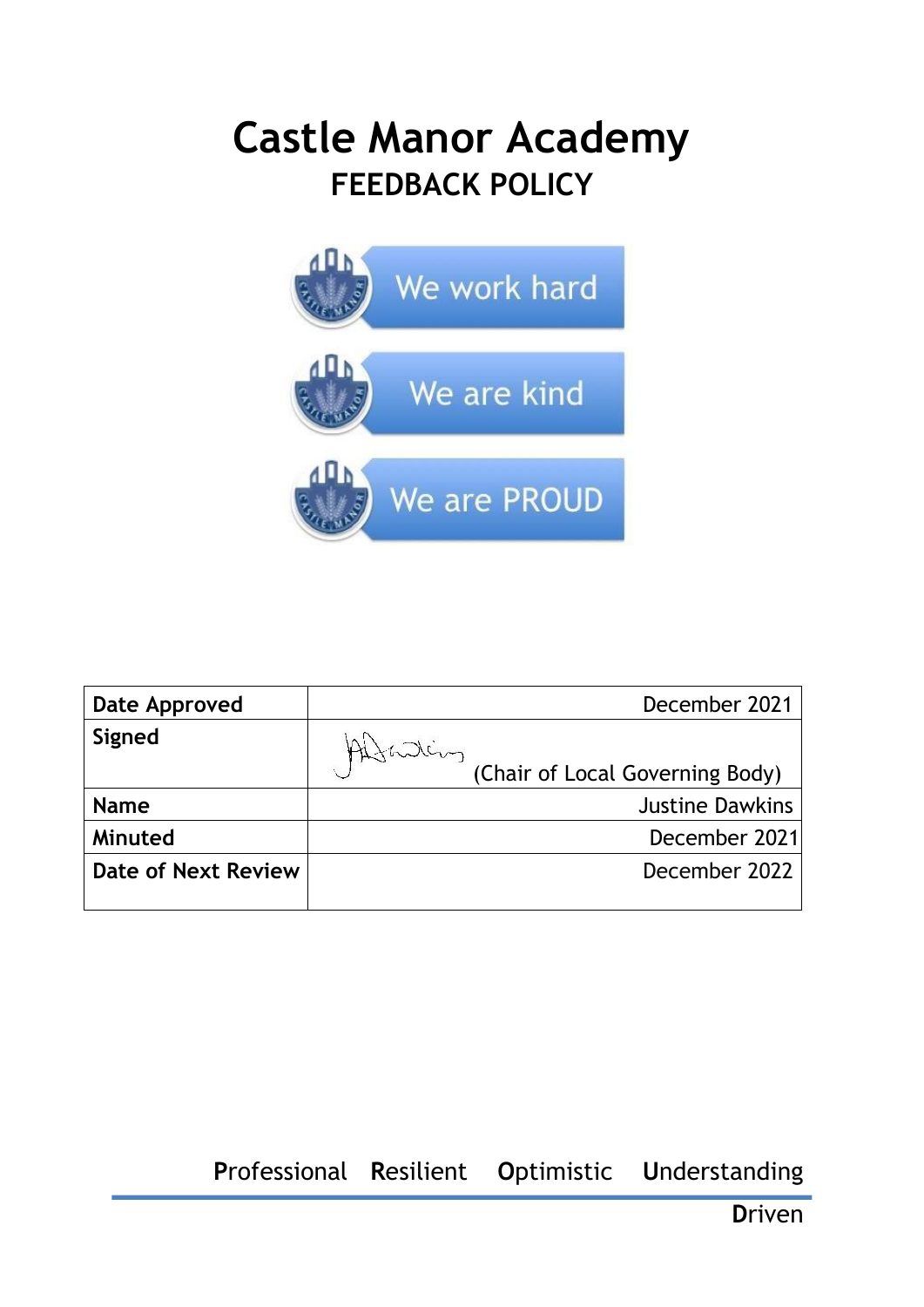## **1. Rationale**

The Teacher's Standards state that teachers should *'give pupils regular feedback, both orally and through accurate marking, and encourage pupils to respond to the feedback.'* This policy outlines the definitions, purpose and practice of Feedback at Castle Manor Academy. Done properly, feedback is the most powerful intervention in which a teacher can engage. This policy seeks to be realistic about the work-life balance of a teacher whilst not compromising the core task of improving outcomes for students. Feedback is our agreed approach to offering students specific guidance which they act on in order to improve and make progress. Whilst *"Ofsted does not expect to see any specific frequency, type or volume of marking and feedback…"* - they will look for all learner groups to be making progress over time – the ideal would be to exceed national expectations. This can only be achieved by staff utilising a range of feedback strategies with all students and ensuring that all students respond to this feedback. Feedback ought to have a visible impact on learning.

## **2. Principles**

Formative Assessment lies at the heart of the process of promoting student's learning. It provides a framework within which objectives may be set through: effective planning, tailoring, continuous monitoring of student's progress, target setting and reliable and accurate judgements about student's attainment. Feedback is defined as the flow of information between teacher and student which informs teaching and learning.

The student is central to this process and must be encouraged to participate in regular learning conversations with their teachers.

The main purpose of feedback is to reduce discrepancies between current understanding and performance, and a goal.

Giving young people feedback about their work is a crucially important aspect of the learning process. It is in this way that we are able to:

- inform teacher's planning to ensure quality teaching, interventions and differentiation;
- raise standards;
- assess students on a day to day basis;
- help to clarify what good performance is;
- check that the students have understood what has been taught;
- show students that their work is valued;
- provide opportunities to close the gap between current and desired performance by showing students *how* to improve and helping them to understand the next steps in their learning;
- encourage a dialogue about learning between the teacher and the student;
- facilitate the development of self-assessment (reflection) in learning;
- show progress over time;
- promote a positive self-image and growth mind-set for learners;
- tailor the learning experience for the student and prepare them to perform to potential in summative tests;
- **P**rofessional **R**esilient **O**ptimistic **U**nderstanding provide evidence for reporting.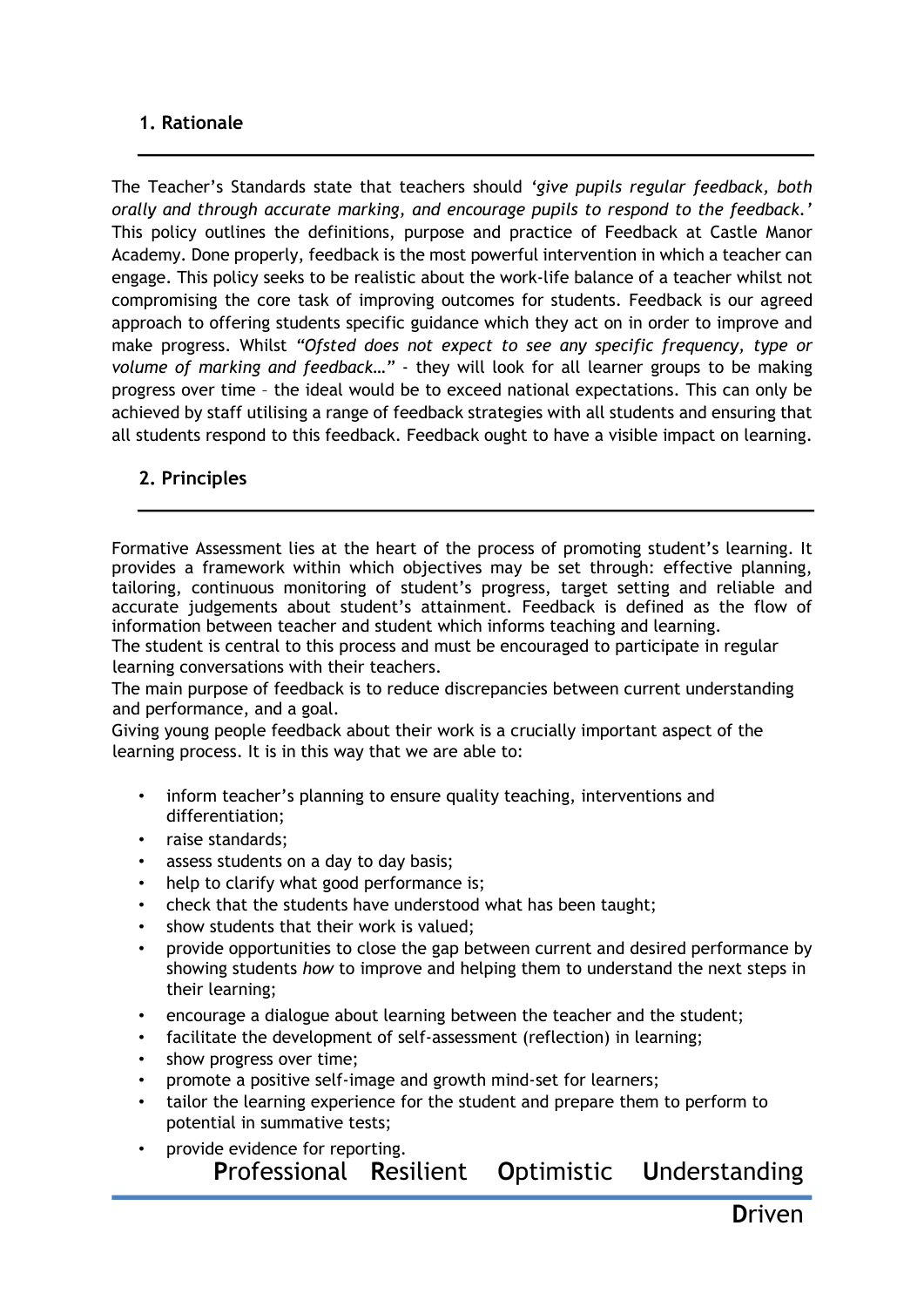The purpose of feedback is not just to comment on progress to date, but to fix the errors and omissions in students' knowledge and understanding and to help students identify exactly what a good piece of work looks like.

| <b>Teacher</b><br>is<br>responsible for      | the quality and timing of the feedback supporting the student<br>to secure understanding ensuring that students respond to<br>feedback in order to continue to progress<br>keeping a record of the feedback they give for each class in a<br>log                                                                                                                     |
|----------------------------------------------|----------------------------------------------------------------------------------------------------------------------------------------------------------------------------------------------------------------------------------------------------------------------------------------------------------------------------------------------------------------------|
|                                              | ensure all learners can access the feedback that is given<br>through clear and tailored methods of communication<br>reflecting on and monitoring the feedback to ensure that a<br>range of strategies are being utilised and the feedback is having<br>an impact on student progress.                                                                                |
| Team Leader is<br>responsible for            | modelling the expected use of feedback ensuring that<br>$\bullet$<br>feedback is a regular agenda item at Team meetings<br>developing a framework for departmental feedback systems<br>that is appropriate to the curriculum<br>ensuring that staff use a range of effective feedback strategies<br>ensuring that staff and students have access to subject specific |
|                                              | exemplar marking and feedback materials for reference<br>the Quality Assurance of feedback within their Team through<br>$\bullet$<br>Lesson Observation, Work Scrutiny and moderation.<br>ensuring teaching and support staff receive support in tailoring<br>their feedback to those with SEND;                                                                     |
| <b>Leadership Team</b><br>is responsible for | the Quality Assurance of TL standardisation reviewing the<br>process of monitoring, feedback and assessment                                                                                                                                                                                                                                                          |

## **3. Staff Responsibilities**

# **4. Students' Responsibilities**

- Engage with the feedback given by teachers in verbal and written form by listening, reading carefully and asking for further explanation if they still do not understand
- respond to the teacher's feedback, including completing any follow-up, such as Fix-It tasks
- discuss any problems with staff or parents to understand causes and find a solution;
- consistently work hard, striving to overcome difficulties and to show a genuine pride in their work.

# **5. Parents' Responsibilities**

- show interest in their child's work by looking at exercise books and folders and talking with their child about their learning;
- help their son/daughter to look at the feedback and respond to it;<br>**P**rofessional Resilient Optimistic Understanding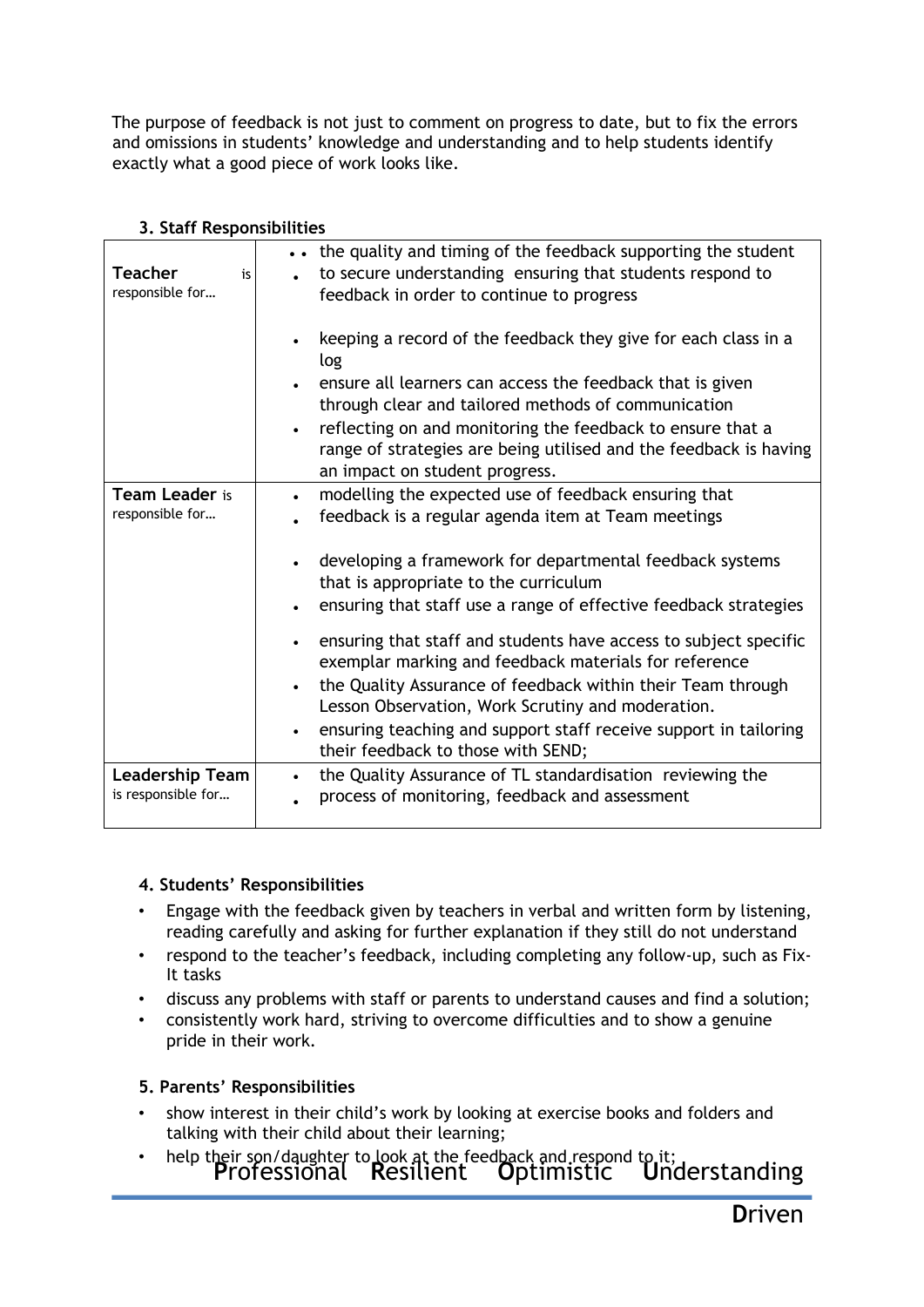- note any recurrent problems and let teachers know of them;
- praise their child for effort as well as grades

#### **6. Governors' Responsibilities**

The feedback policy plays an important part in ensuring improvements in student progress in all areas of the curriculum. Governors will be concerned with the impact of the Feedback Policy. They should therefore:

- read and question feedback policy updates
- consider subject team feedback procedures as part of link governor visits as per protocol.

## **1. Quality Feedback – How do we do this?**

At Castle Manor, feedback can come in many forms. To secure consistency, quality feedback at Castle Manor Academy should:

- be varied and not over reliant on one form of feedback
- be timely
- relate to the knowledge/skills that are the focus of the learning
- be specific in identifying where and how improvement can take place
- allow time for improvement
- allow students to make progress
- be positive, motivating and constructive
- be accessible and inclusive
- be meaningful, manageable and motivating
- be communicated clearly and is accessible to all learner groups
- key assessment pieces of work should include personalised feedback, for example snap shot assessments, end of year exams.
- Good feedback should be appropriately matched to the learning activity.

Some strategies are:

| Activity                                              | Type of Feedback that could be used                                                                                                                                                                                                        |
|-------------------------------------------------------|--------------------------------------------------------------------------------------------------------------------------------------------------------------------------------------------------------------------------------------------|
| Snap shot assessments, end of<br>unit tests and exams | Whole class feedback that leads to modelling of<br>worked examples and scaffolding of answers<br>Drafting and re-drafting of work<br>Specific personalised feedback and 'fix it' tasks<br>Praising of excellent work and showing exemplars |
| <b>Excellent writing</b>                              | Critique and feedback with specific personalised advice<br>using WWW/EBI<br>Structured peer assessment<br>Drafting and re-drafting of work<br>Showing high level exemplars                                                                 |
| Group work or paired work                             | Teacher questioning- what? How could you? Why?<br>Live marking                                                                                                                                                                             |
| <b>Professional Resilient</b>                         | Optimistic<br>Understanding                                                                                                                                                                                                                |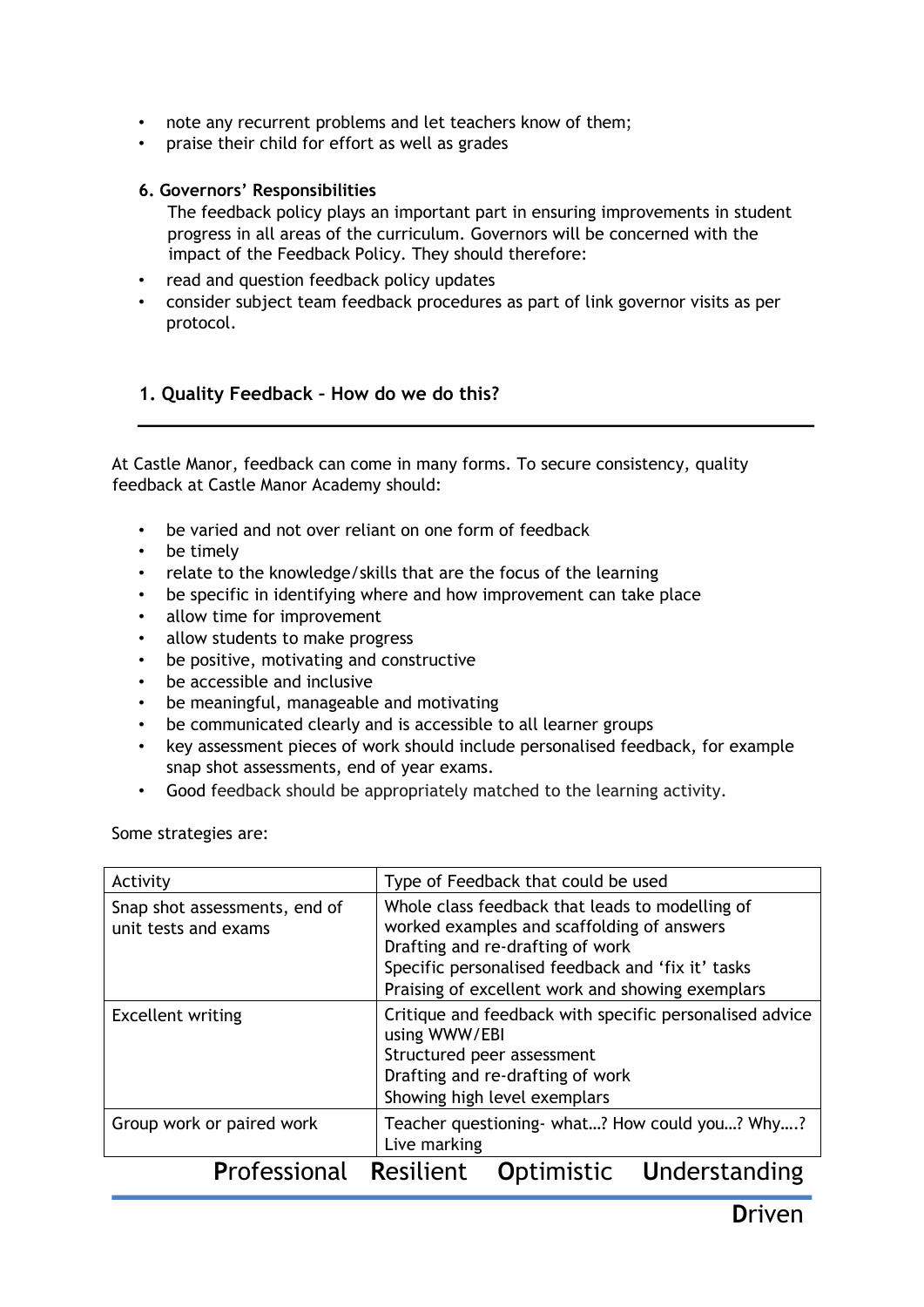| True/False questions or other<br>'Do Now activity'         | Teacher questioning to extend understanding.<br>Self assessment<br>Use of mini whiteboards or traffic light cards as a quick<br>check of understanding                       |
|------------------------------------------------------------|------------------------------------------------------------------------------------------------------------------------------------------------------------------------------|
| Knowledge organiser tests                                  | Peer or self marking Teacher<br>questioning                                                                                                                                  |
| Individual written tasks,<br>deliberate practise questions | Live marking. Peer or self assessment<br>Modelling of worked examples<br>Class book checks that leads to 'fix it' time from<br>common misunderstandings                      |
| Animations, videos                                         | Teacher questioning to check understanding- 'why do<br>you think? What if?'<br>Live marking of questions from animations and videos                                          |
| Group, paired or individual<br>performances                | Teacher questioning and modelling<br>Live feedback<br>Videoing of performance with personalised feedback<br>given in the form of WWW and EBI<br>Showing high level exemplars |

## **2. Equal Opportunities**

We will ensure that all children have the opportunity to progress regardless of gender, race, First language, physical or intellectual ability. Expectations are high and we will support but never limit students' achievements. (Principles of the Equality Act 2010)

## **SEND Code of Practice January 2015:**

6.12: The National Curriculum Inclusion Statement states that teachers should set high expectations for every pupil, whatever their prior attainment. Teachers should use appropriate assessment to set targets which are deliberately ambitious...Lessons should be planned to address potential areas of difficulty and to remove barriers to pupil achievement.

6.36: Teachers are responsible and accountable for the progress and development of the pupils in their class, including where pupils access support from teaching assistants or specialist staff;

6.52: The class or subject teacher should remain responsible for working with the child on a daily basis. Where the interventions involve group or one-to-one teaching away from the main class or subject teacher, they should still retain responsibility for the pupil. They should work closely with any teaching assistants or specialist staff involved, to plan and assess the impact of support and interventions and how they can be linked to classroom teaching.

## **3. Monitoring and Evaluation**

This policy will be reviewed annually by Governors.

**P**rofessional **R**esilient **O**ptimistic **U**nderstanding